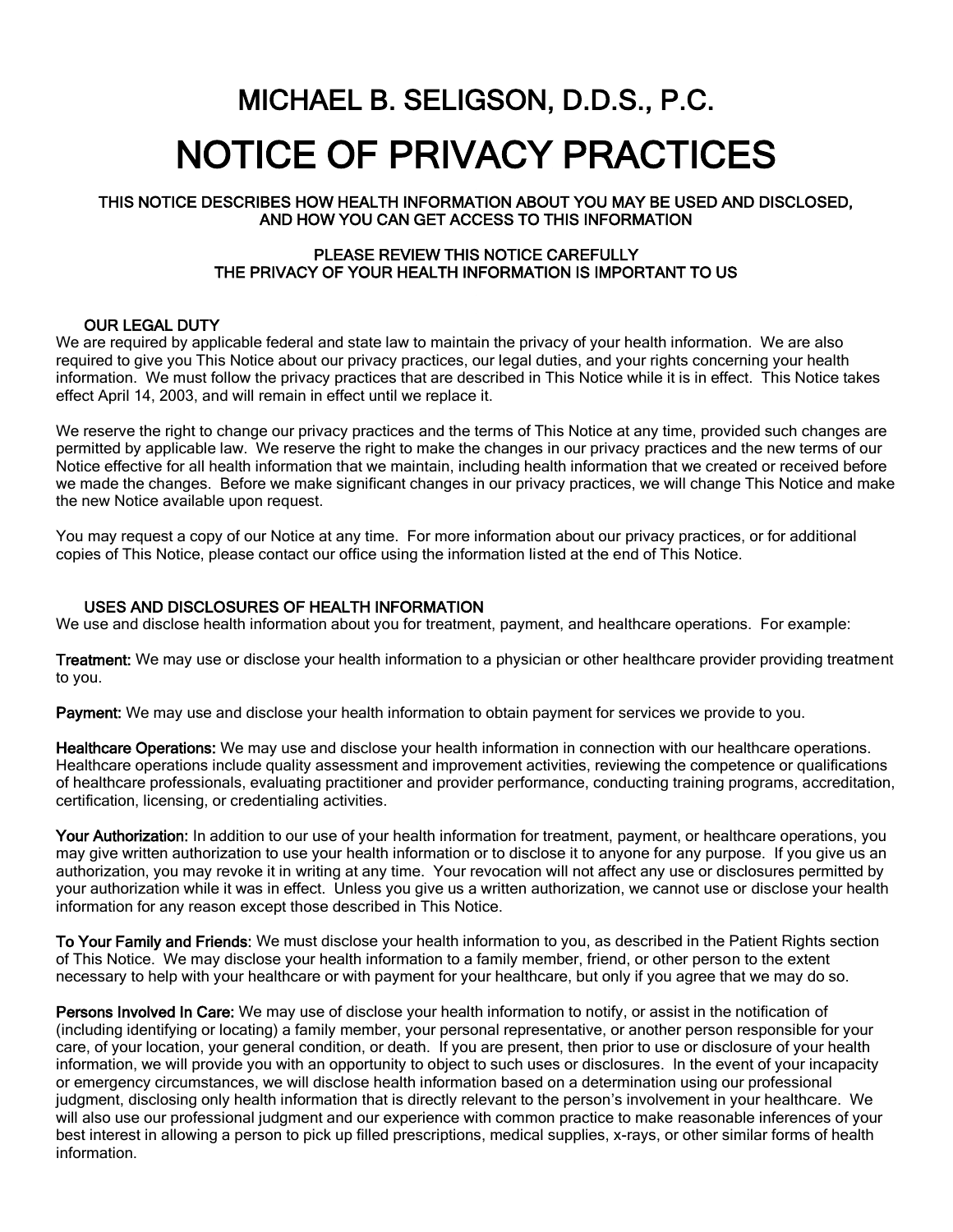Marketing Health-Related Services: We will not use your health information for marketing communications without your written authorization.

Required By Law: We may use or disclose your health information when we are required by law to do so.

Abuse or Neglect: We may disclose your health information to appropriate authorities if we reasonably believe that you are a possible victim of abuse, neglect, or domestic violence or the possible victim of other crimes. We may disclose your health information to the extent necessary to avert a serious threat to your health and safety, or the health or safety of others.

National Security: We may disclose to military authorities the health information of Armed Forces personnel under certain circumstances. We may disclose to authorized federal officials health information required for lawful intelligence, counterintelligence, and other national security activities. We may disclose to correctional institution or law enforcement official having custody of protected health information of inmate or patient under certain circumstances.

Appointment Reminders: We may use or disclose your health information to provide you with appointment reminders (such as voicemail messages, postcards, or letters).

### PATIENT RIGHTS

Access: You have the right to look at or get copies of your health information, with limited exceptions. You may request that we provide copies in a format other than photocopies. We will use the format you request unless we cannot practicably do so. (You must make a request in writing to obtain access to your health information. You may obtain a form to request access by using the contact information listed at the end of This Notice. We will charge you a reasonable cost-based fee for expenses such as copies and staff time. You may also request access by sending us a letter to the address at the end of This Notice. If you request copies, we will charge you \$3.00 for each page, \$20.00 per hour for staff time locate and copy your health information, and postage if you want the copies mailed to you. If you request an alternative format, we will charge a cost-based fee for providing your health information in that format. If you prefer, we will prepare a summary or an explanation of your health information for a fee. Contact us using the information listed at the end of This Notice for a full explanation of our fee structure.)

Disclosing Accounting: You have the right to receive a list of instances in which we or our business associates disclosed your health information for purposes, other than treatment, payment, healthcare operations, and certain other activities, for the last 6 years, but not before April 14, 2003. If you request this accounting more than once in a 12-month period, we may charge you a reasonable, cost-based fee for responding to these additional requests.

Restriction: You have the right to request that we place additional restrictions on our use or disclosure of your health information. We are not required to agree to these additional restrictions, but if we do, we will abide by our agreement (except in an emergency).

Alternative Communication: You have the right to request that we communicate with you about your health information by alternative means or to alternative locations. **{You must make your request in writing.}** Your request must specify the alternative means or location, and provide satisfactory explanation how payments will be handled under the alternative means or location you request.

Amendment: You have the right to request that we amend your health information. (Your request must be in writing, and it must explain why the information should be amended.) We may deny your request under certain circumstances.

Electronic Notice: If you receive This Notice on our Website or by electronic mail (email), you are entitled to receive This Notice in written form.